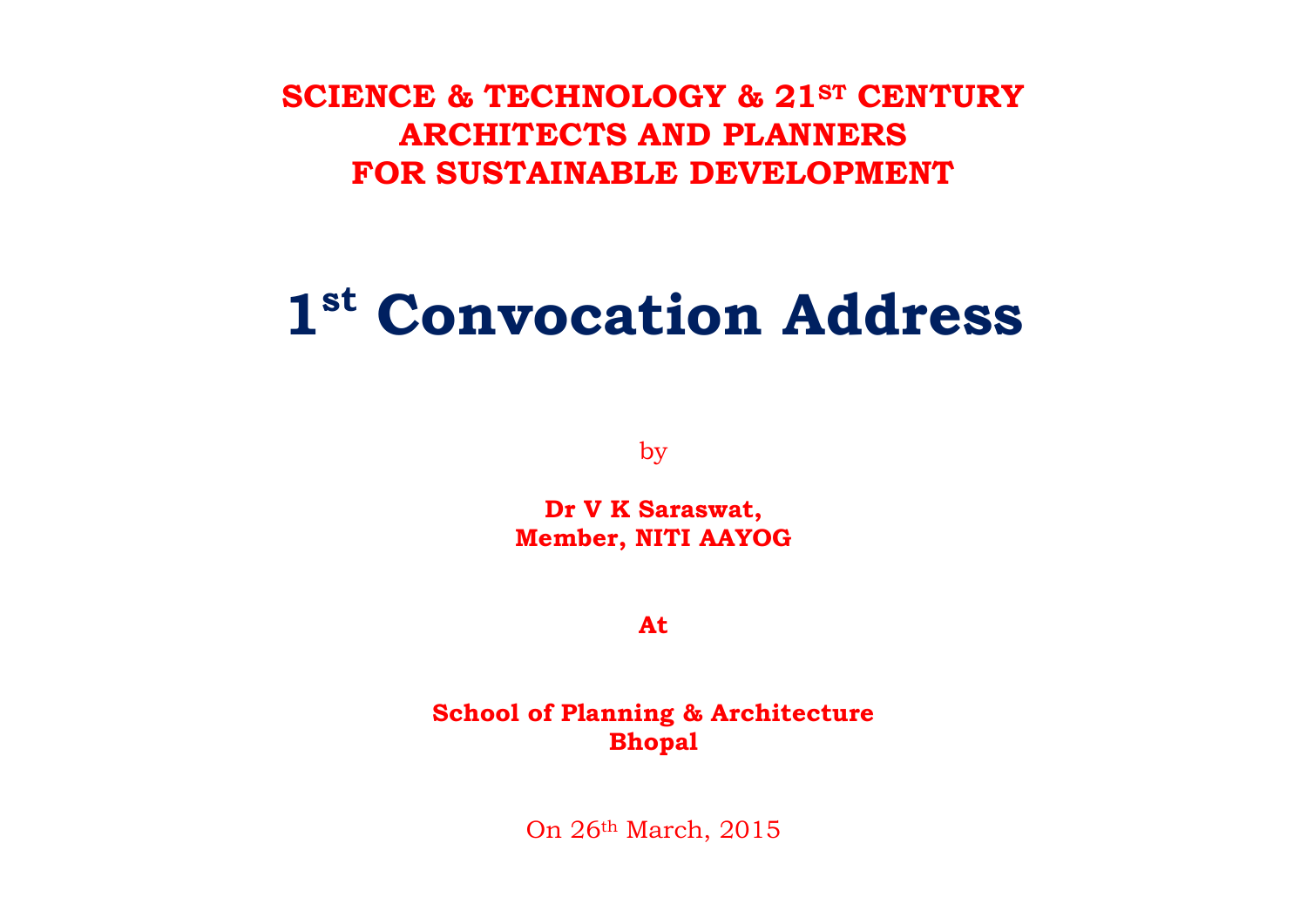# **SCIENCE & TECHNOLOGY FOR SUSTAINABLE DEVELOPMENT**

I am delighted to participate in the 1stConvocation of School of Planning & Architecture, Bhopal. I greet the Chairman, Board of Governors Ms. Sunita Kohli, Director, Dr. Vinod Singh, Faculty, Students and other distinguished guests. I take this opportunity to congratulate all the Faculty members, Students and staff of this Institute and all those who have contributed in promoting good educational standards in this institute.

My heartiest congratulations to the graduating students who are passing out from the portals of this prestigious institution. As you walk into the open world, you will realise the strength you have gained through the quality education imparted to you by this dedicated faculty of world class.

#### *My dear young graduates,*

You are graduating at the time when our nation is surging forward in all fields. The knowledge that you have gained, the opportunities and options that you have affords you the freedom to choose your area of interest, the choice many of your previous generations did not have. You are empowered by knowledge, and now have to fortify it with your personal qualities like honesty, hard work, sincerity and integrity and to top it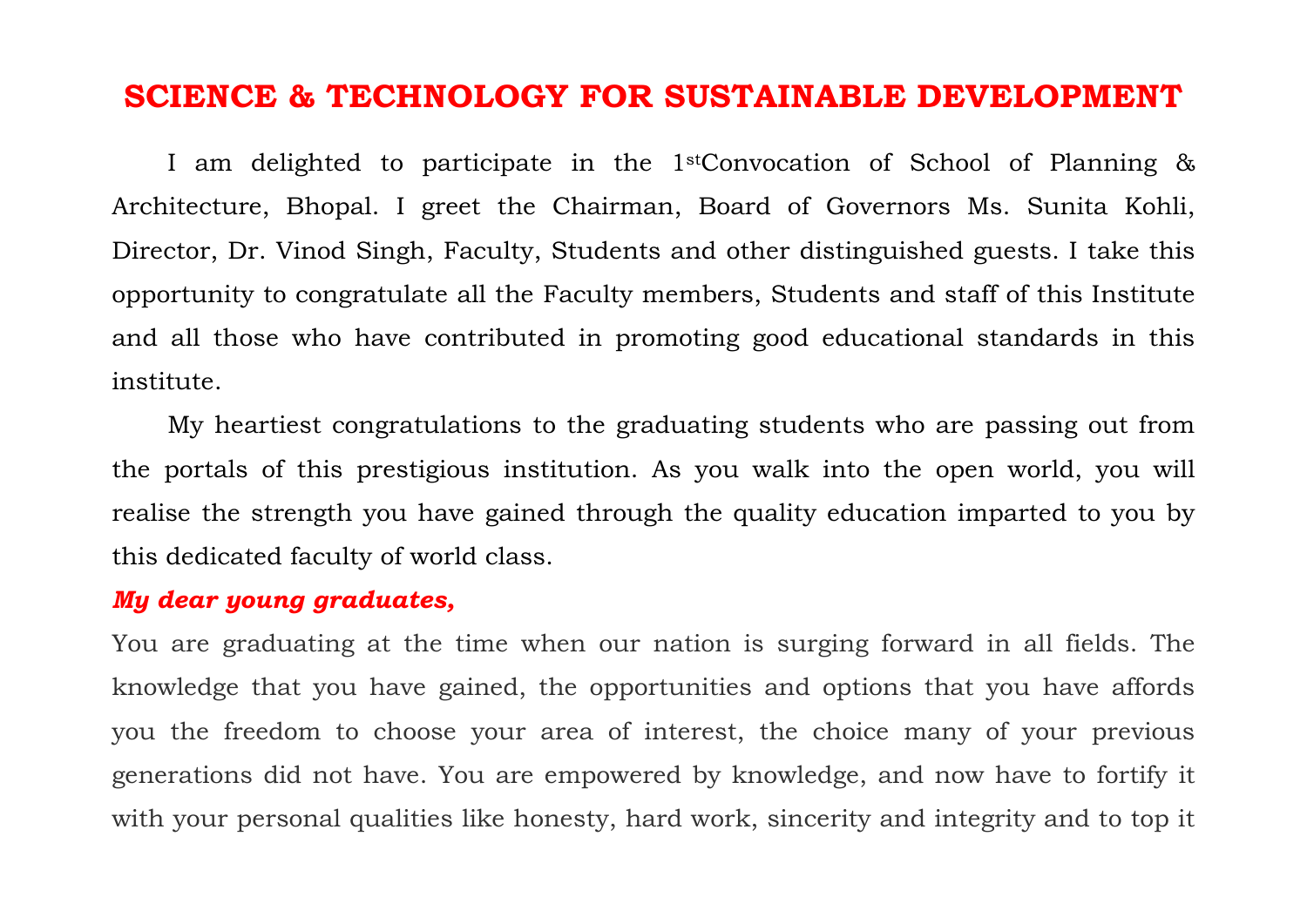all - with a sense of pride to serve the Nation. I am quite confident that you will have the most rewarding experience in the years to come.

Knowledge is the foundation on which India needs to build and grow. Who else could help India if not you young engineers with right qualifications? Quality education is the foundation on which India must build her destiny. Our country is built with the intellectual brains. Students are the Country's future. Inculcating the right values is as important as nurturing their academic excellence.

On this momentous occasion in your life, I would like to share some thoughts for your personality development. Friends, if you want to gain true success in your life as technomanager you must inculcate some abilities to remain competitive in this dynamic world.

- Be creative. Enhance your thought process and learn to innovate. In today's competitive world only those who have original ideas survive. Depend on your own work and intuition rather than borrowing others ideas.
- Be curious and observe things carefully. There is no end to the learning process. With the academic distinction you are receiving today, you are already a proven learner. Continue your learning into future and let the learning curve scale up year by year as you progress.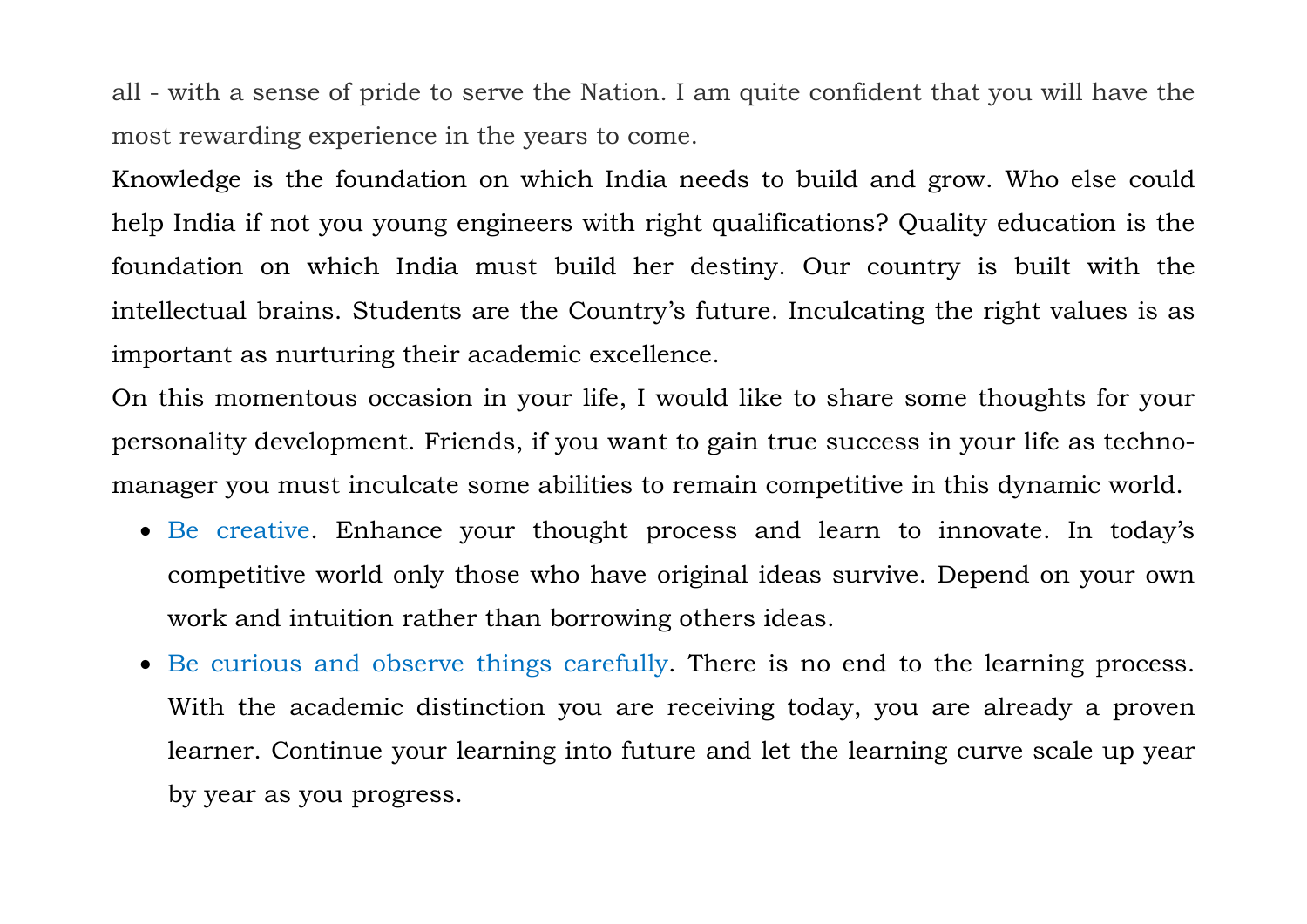- Be enthusiastic in work. Remember that perpetual cheerfulness is a force multiplier and you will be motivating many others with your enthusiasm.
- Never get upset and run away from problems. You are armed with knowledge and confidence to face and solve the problems. Break any problem into smaller problems, get the solutions of the parts and then integrate the solutions to obtain the solution of the bigger problem. In the universe there always exists a solution for every problem and remember that no lock has been made without a key.
- Set your goals clearly and work to achieve them. Without goals your voyage would be lost in the sea without a compass. Maintain your focus on the end goal while keeping an eye on the critical issues. It is very important to win the war not only the battle.
- Be ethical and maintain highest standards of professional excellence and personal integrity. You are all bestowed with high intelligence quotients. It is equally vital to develop the emotional and spiritual quotient.
- Move ahead with grit and determination despite the minor hurdles and failures that you may encounter in your path to success. Fear of failure is the greatest single obstacle to success in life.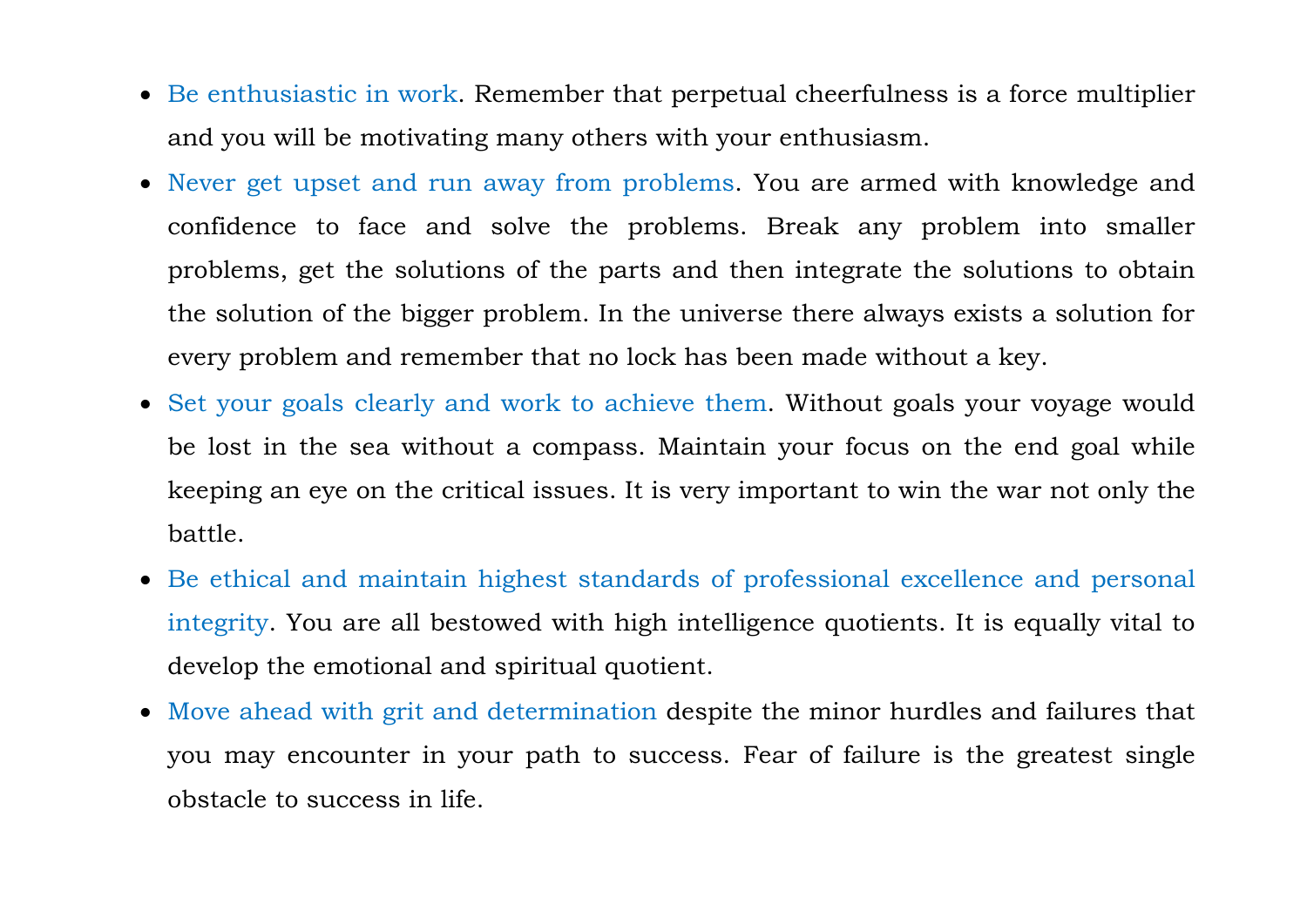- Lead from the front setting an example and striving to serve others. Develop empathy and concern for others. Try to find happiness in the success of others and learn to share credit.
- Be wise in choosing every choice matters. "Choice" is the most powerful tool that you have in your lives. It enables you to go from who you are today to who you want to be tomorrow.
- Improve the decision making capabilities through risk assessment. Remember that risk and returns often move together. Avoid catastrophes through analytical thinking. As engineers, you all must know what you should not do before you learn what you should do. Always question why and how?
- Assume full responsibility and take lead in showing the direction to others. Learn entrepreneurship. Learn how your knowledge can be put to best use. Engineering is application of scientific knowledge. Bridge the gap between science and technology through innovative ideas.
- Inculcate the habit of design, build and test methodologies to get complete firsthand knowledge on the products.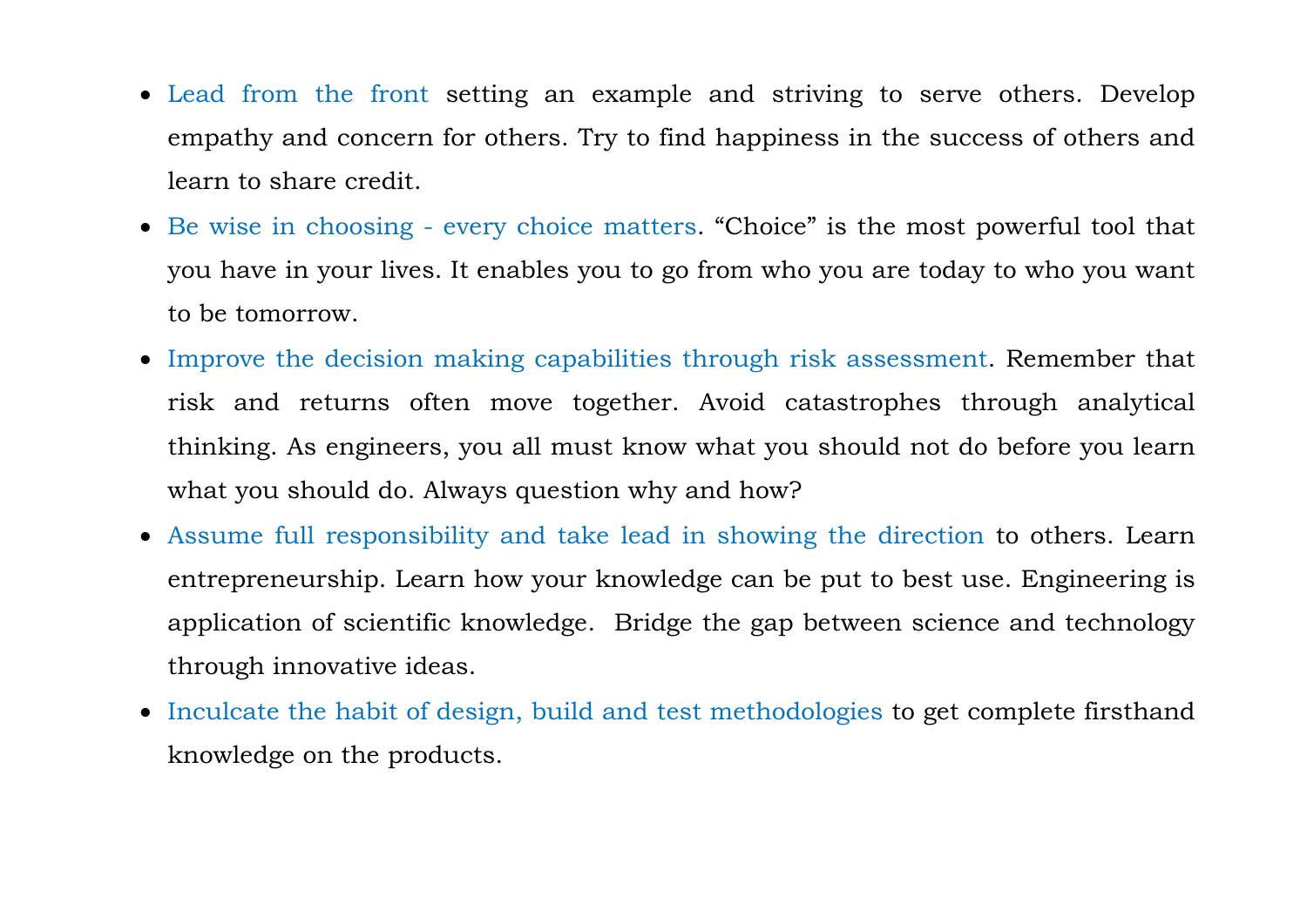• Learn to model and simulate before you realize the product. You recreate many unknown scenarios and their cascading effect on others without losing time and money.

#### Science and Technology for Sustainable Development:

If we take stock of growth of technology on a time scale over the centuries, and understand its human impact we will realize that we have to give equal importance to each & every segment of technology for the security and well-being of our mighty nation. Be it - National Security, Energy Security, Space Security, Economic Securityand growth, bio diversity, environment, living standards which include food security and health care. And each one of these hinges on the basic premise '*Knowledge economy'*; with "*Sustainability*".

The phenomenal growth that changed the life style of humans in the past two centuries has been primarily due to the ability to change the forms of energy from one to other. This has led to industrial revolution thus leading to rapid economic and scientific expansion. But this also came with the cost of high utilisation of energy and high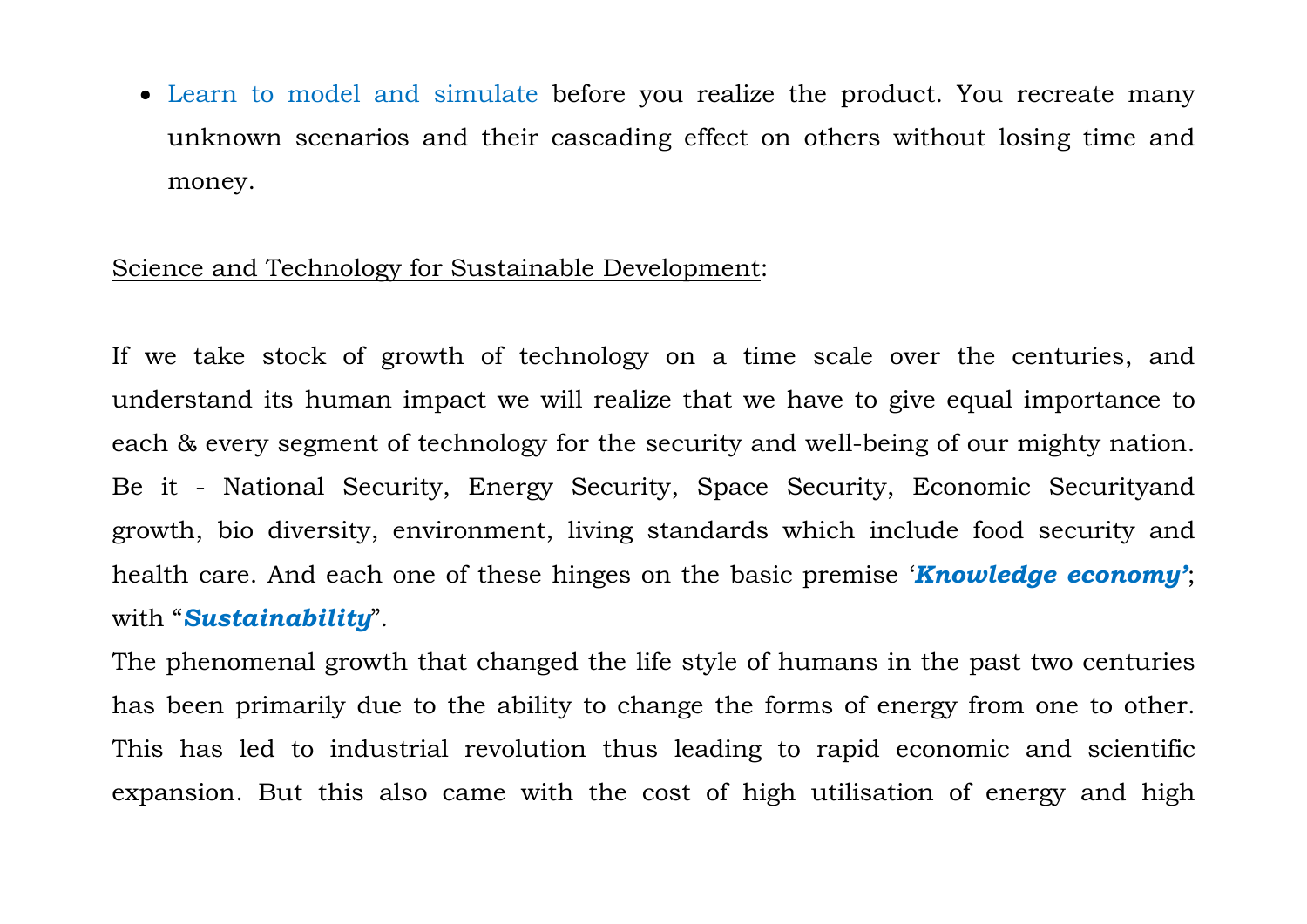consumption. As the sources of energy are getting limited, we need to improve the efficiencies and the question arises how do we *sustain* this.

The divide that exists between the rich and poor countries, the developed and developing countries was mainly due to the ability to put effective use of energy and technology that led to industrial revolution and prosperity. Today, to maintain the economic edge over others, the technology is denied in every discipline of science including medicine. As we learn to manipulate the natural resources to meet our comforts, the dynamic nature of this universe forces balancing changes that pose difficulties in different forms. The vulnerability of humans has also increased with economic development and globalisation that are fast depleting our resources and effecting ecology. How do we *sustain this development* without affecting the nature??

Sustainability implies meeting current human needs, while preserving the environment and natural resources needed by our future generations. The perceptions of sustainability vary across regions and nations. However, as per a broad agreement, the goal of sustainability is to foster a transition towards development paths that meet human needs while preserving the earth's life support systems and alleviating hunger and poverty. That is, *sustainability integrates the three pillars – environmental, social and economic pursuits*.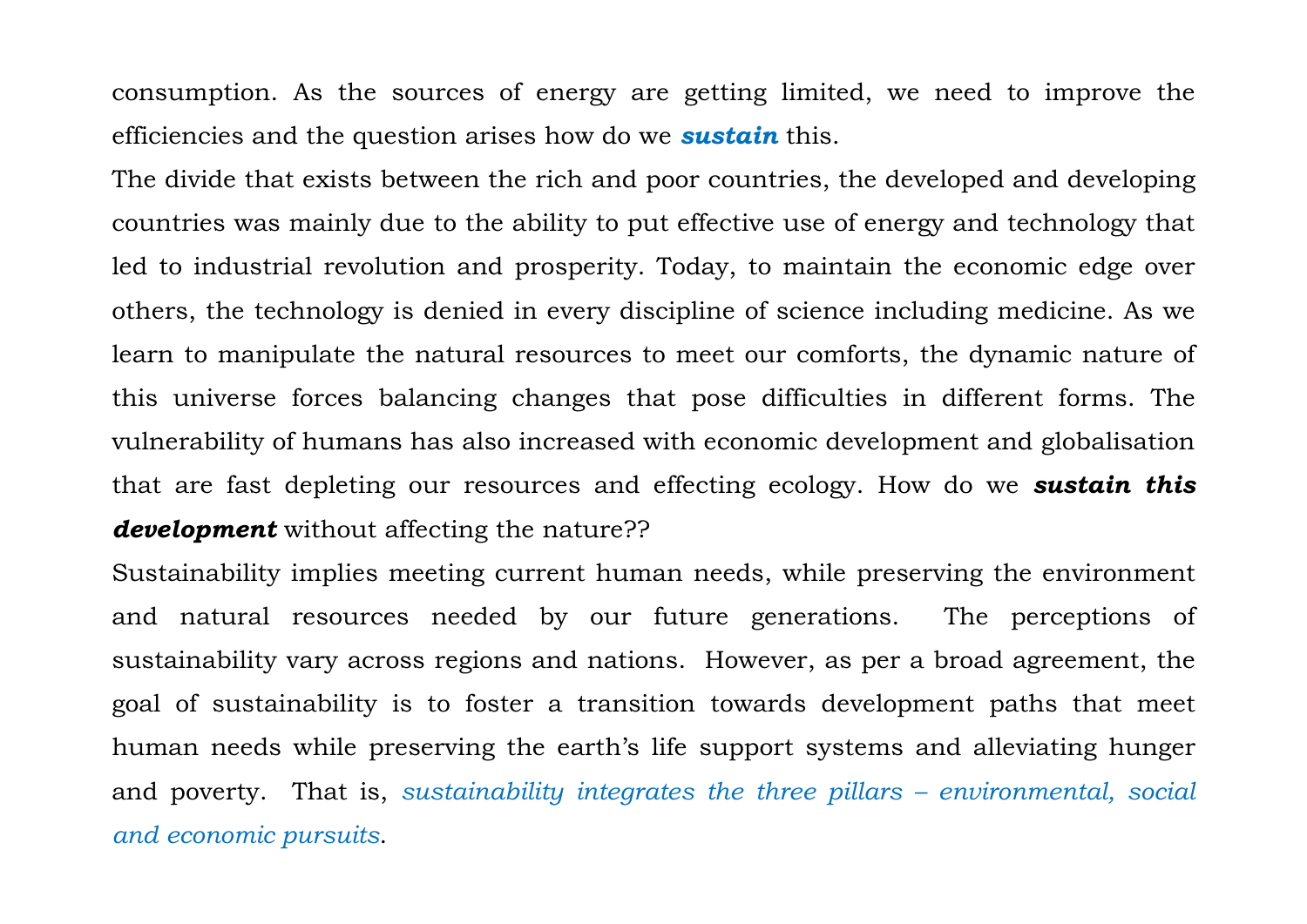In the wake of changing Technological, Environmental, Social and Economic conditions, it is necessary that we should reorient ourselves from *development* to *sustainable development*. The role of Science & Technology in sustainable development is viewed in a new way with emphasis on technologies for empowerment like education, information, communications etc., and environmental sustainability like Sustainable Agriculture, Clean and Renewable Energy, Improved Resource Efficiency. The focus of technologies in sustainable development is whole systems.

That '*knowledge is strength*' is a well known fact. The progress of a nation is quantified by its achievements in Science & Technology. We are ideally poised to become a knowledge power with a large resource of intellectuals, high calibre academicians and scientists and a growing middle class who have assigned top priority to education.

Here, I would like to quote what our honourable former Prime Minister Dr Manmohan Singh said, "*It is our scientific capabilities that will determine our ability to overcome challenges which lie ahead in areas such as climate change, clean energy, environment friendly technologies, water management, affordable health care, food security and biotechnology. Solutions must be found in timely manner and then must move out of the*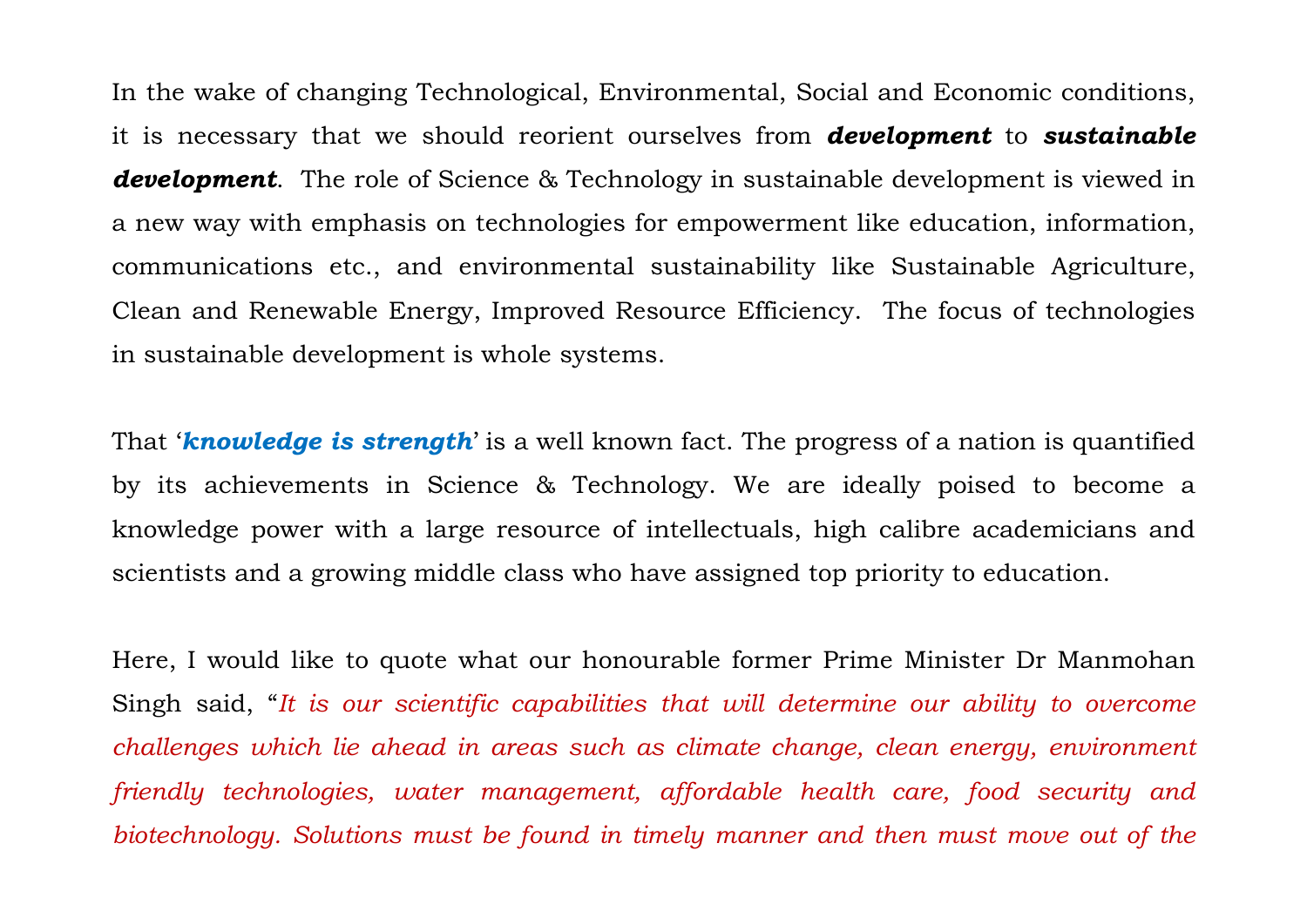# *laboratory quickly and find wider acceptance*". The view endorsed by the Prime Minister on *Sustainable Development*.

#### 21st Century Engineers, Architects, Planners and Sustainability:

The dawn of the new era, the 21st Century World has presented greater demands on engineers than ever before. Engineers are faced with the challenge of performing in a 'global environment' with ever-changing business models, shorter product life cycles, competitive conditions & uncertainties and emphasis on Sustainability and Sustainable Development. This requires special effort to include Social, Economical and Environmental features in the development path.

Further, as the engineers create & build new products & systems with better Technologies and Process, they will be at the forefront of 'change' and are required to lead the change process. To lead the change and change process, the Indian Engineer is required to have a vision of the future, under complexities of 'Global competition'. Foremost in this vision would be the challenges of meeting the needs of a 120 crore people in the environment of scares and limited resources. As the Nation is expecting the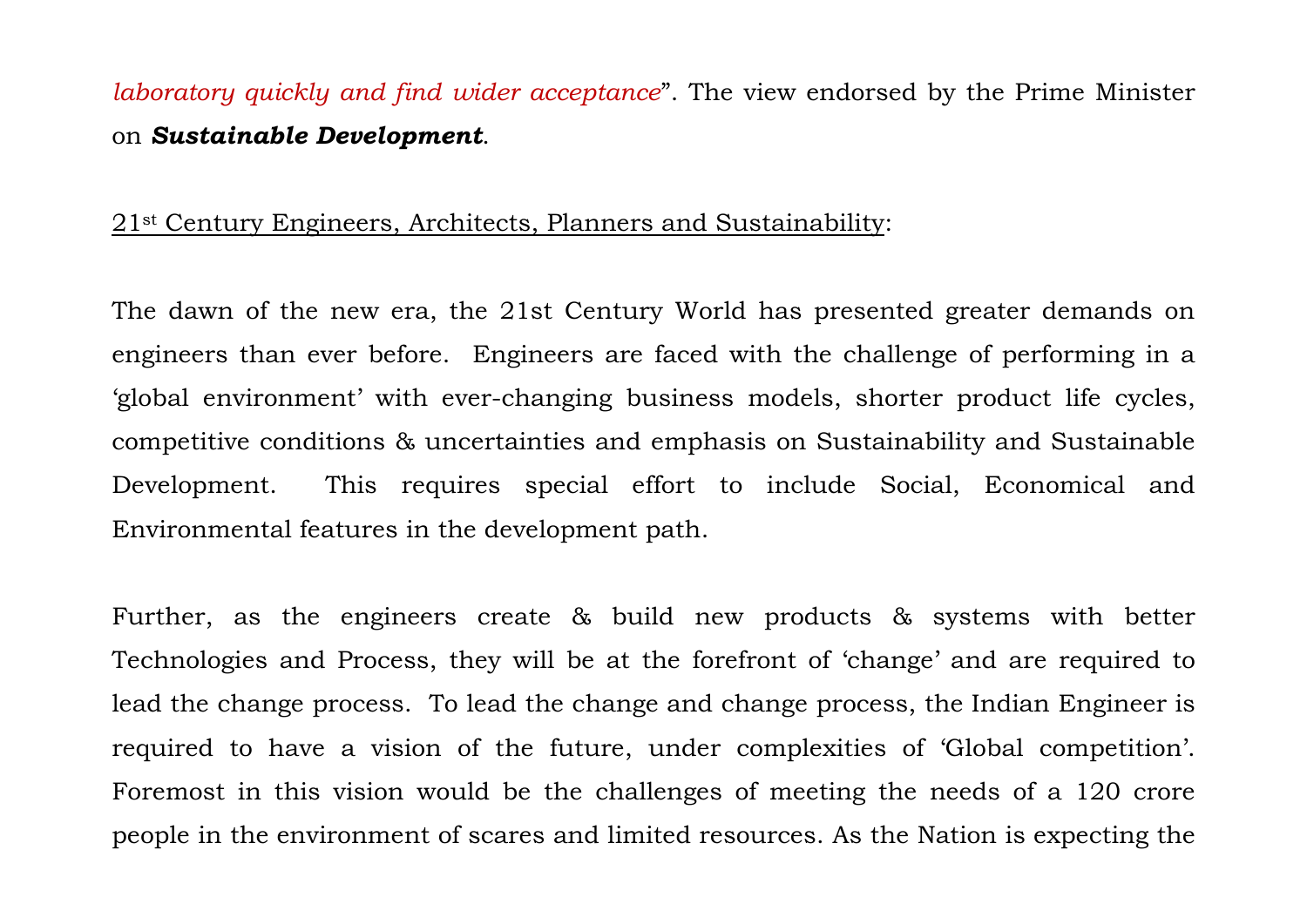results faster, the engineer faces challenge of acquiring, developing, innovating suitable and appropriate Technologies & Resources for production and distribution of goods and services.

# **UN has identified for us the six major transformations**:

- > An **Energy Revolution** bringing >80% Reduction in CO<sub>2</sub> emissions.
- $\blacktriangleright$ **Food System** transformation to achieve 70% increase in food production.
- $\triangleright$  Achieve sustainable URBAN LIVING (PURA)
- Adapting to and preparing for **world of 9 billion** (population)
- Protect, Restore and sustain **Bio-Diversity** .
- $\triangleright$  Strengthen Global Governance: Public-Private Partnership INCLUSIVE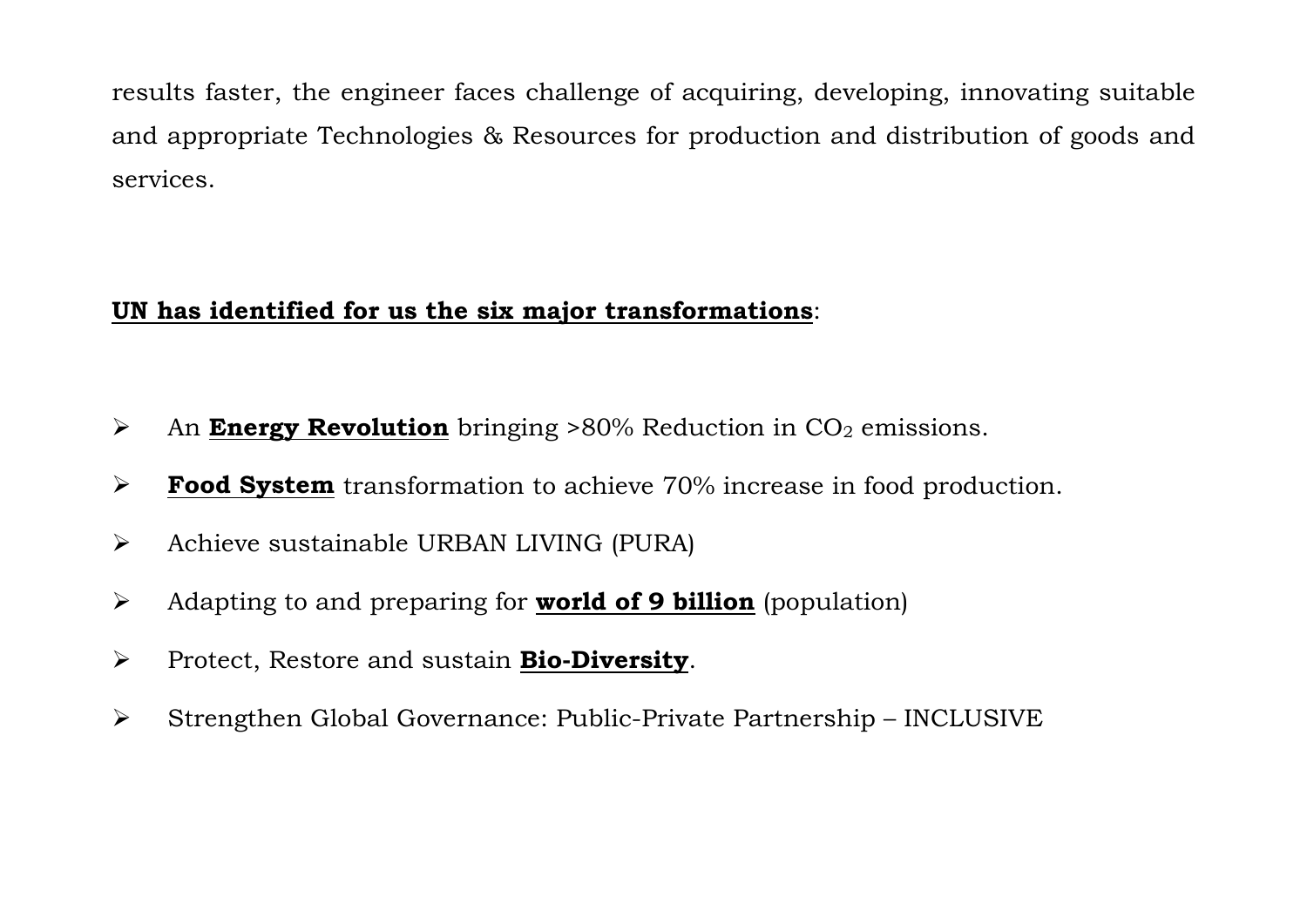# **FOUNDATION OF SUSTAINABLE DEVELOPMENT**

- $\triangleright$  Transformations can be achieved through sustainable development.
- $\triangleright$  Tools will be technology and human resources.
- Emphasis has to be on INNOVATION, CREATIVITY and **Education & Training** .
- $\triangleright$  We have to transform engineering to sustainable engineering.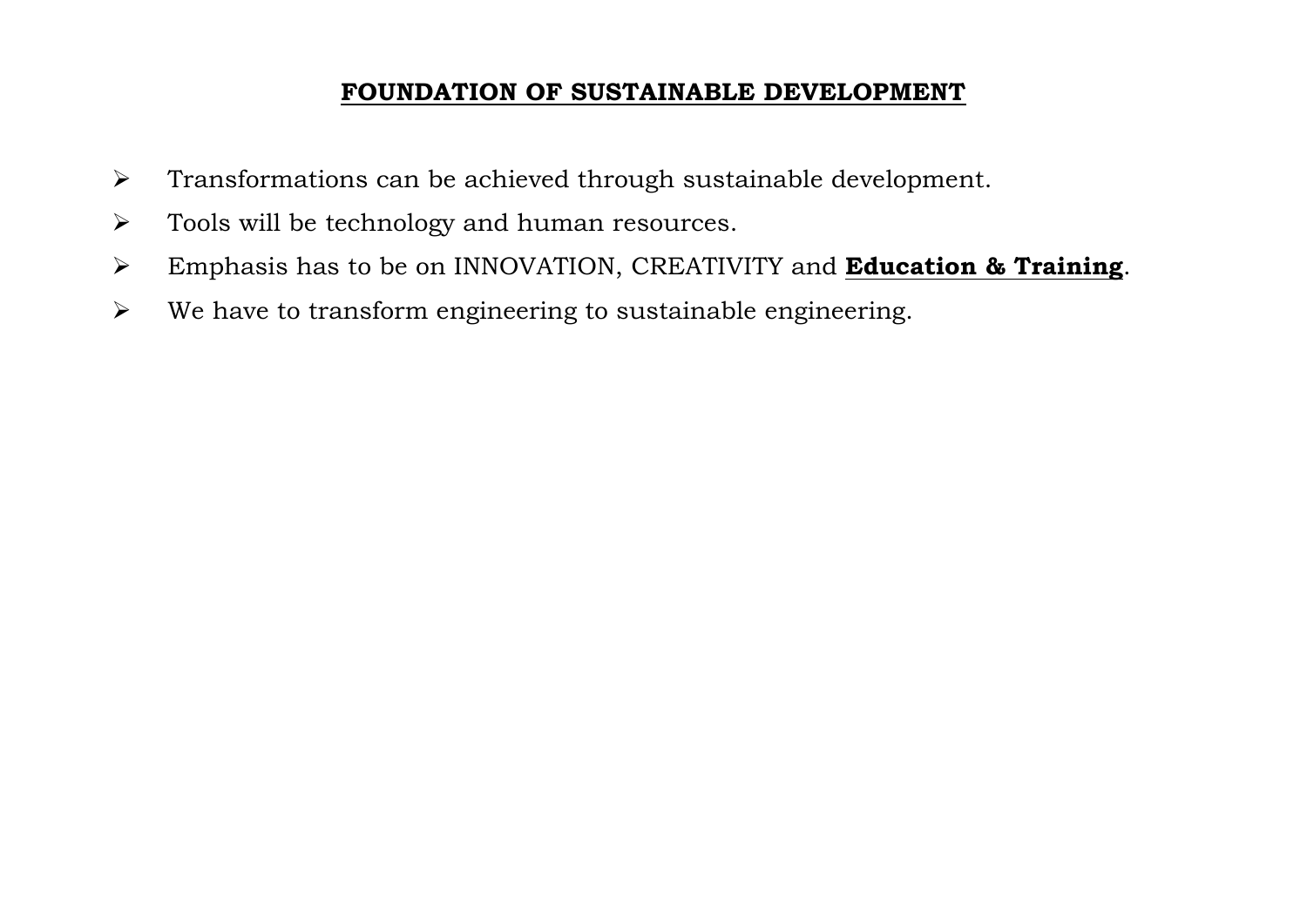# **TRANSFORMATION OF ENGINEERING**

| <b>Traditional Engineering</b>                                      | <b>Sustainable Engineering</b>                                                                                  |
|---------------------------------------------------------------------|-----------------------------------------------------------------------------------------------------------------|
| Considers the object                                                | Considers the system in which the object<br>will be used                                                        |
| Focuses on technical issues                                         | Integrates technical and non-technical<br>issues                                                                |
| the immediate problem<br>Solves<br>(Now)                            | Strives to solve the problem for indefinite<br>future (for ever)                                                |
| Considers the local context (User)                                  | Considers the global context (planet)                                                                           |
| Assumes others will deal with<br>politics, ethics & societal issues | Acknowledges the need for engineers to<br>interact with experts in other disciplines<br>related to the problem. |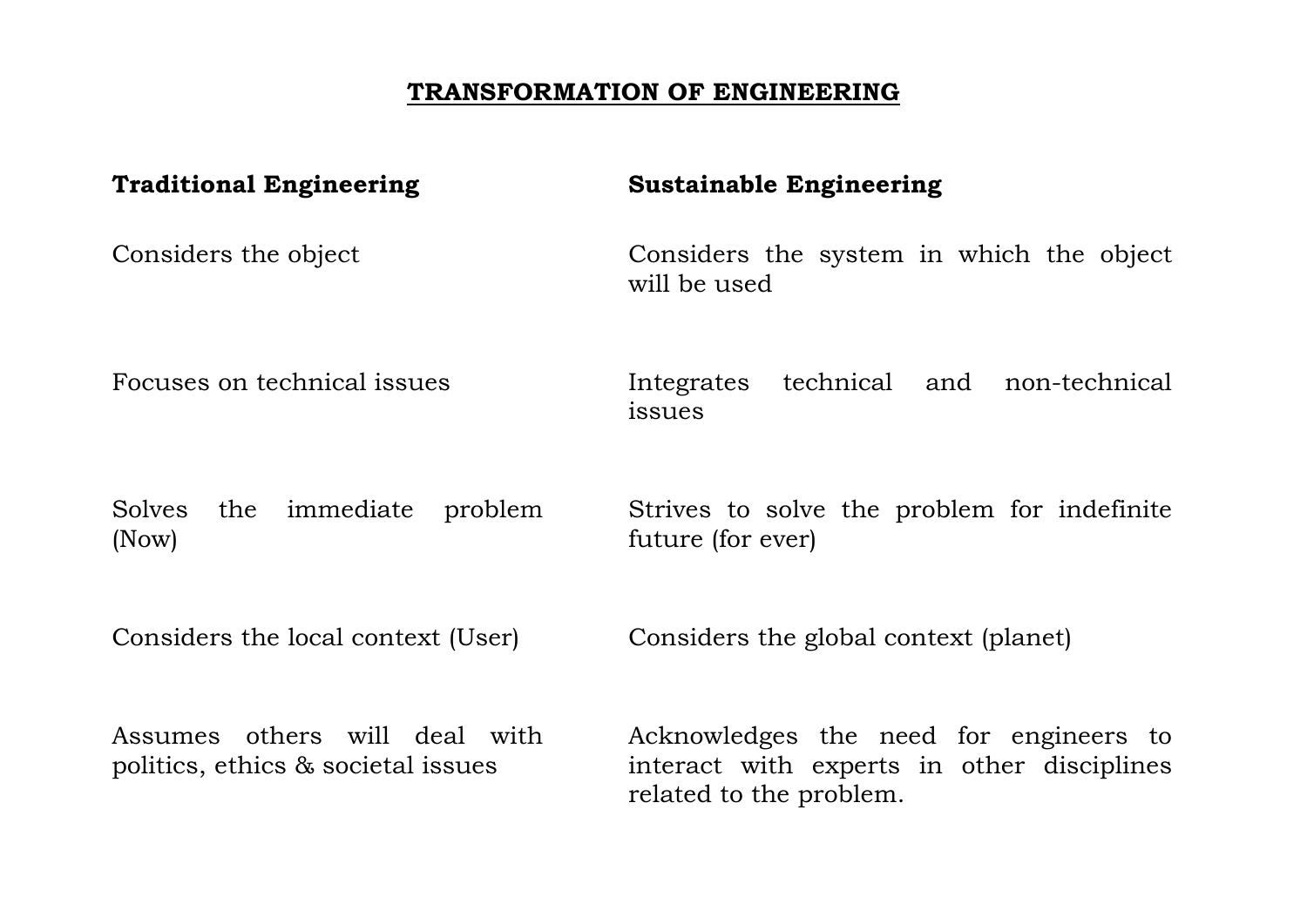# **HOLISTIC AND TOTAL LIFE CYCLE APPROACH FOR PRODUCT DEVELOPMENT**

21<sup>st</sup> Century engineer has to adopt complete life cycle approach to product development.

- $\triangleright$  Integrate technical and non-technical issues.
- $\triangleright$  Solve the problem for ever in the context of Planet earth.



 We have to work for **6R approach and Recover, Recycle, Redesign, Reduce, Re-manufacture, Re-use**.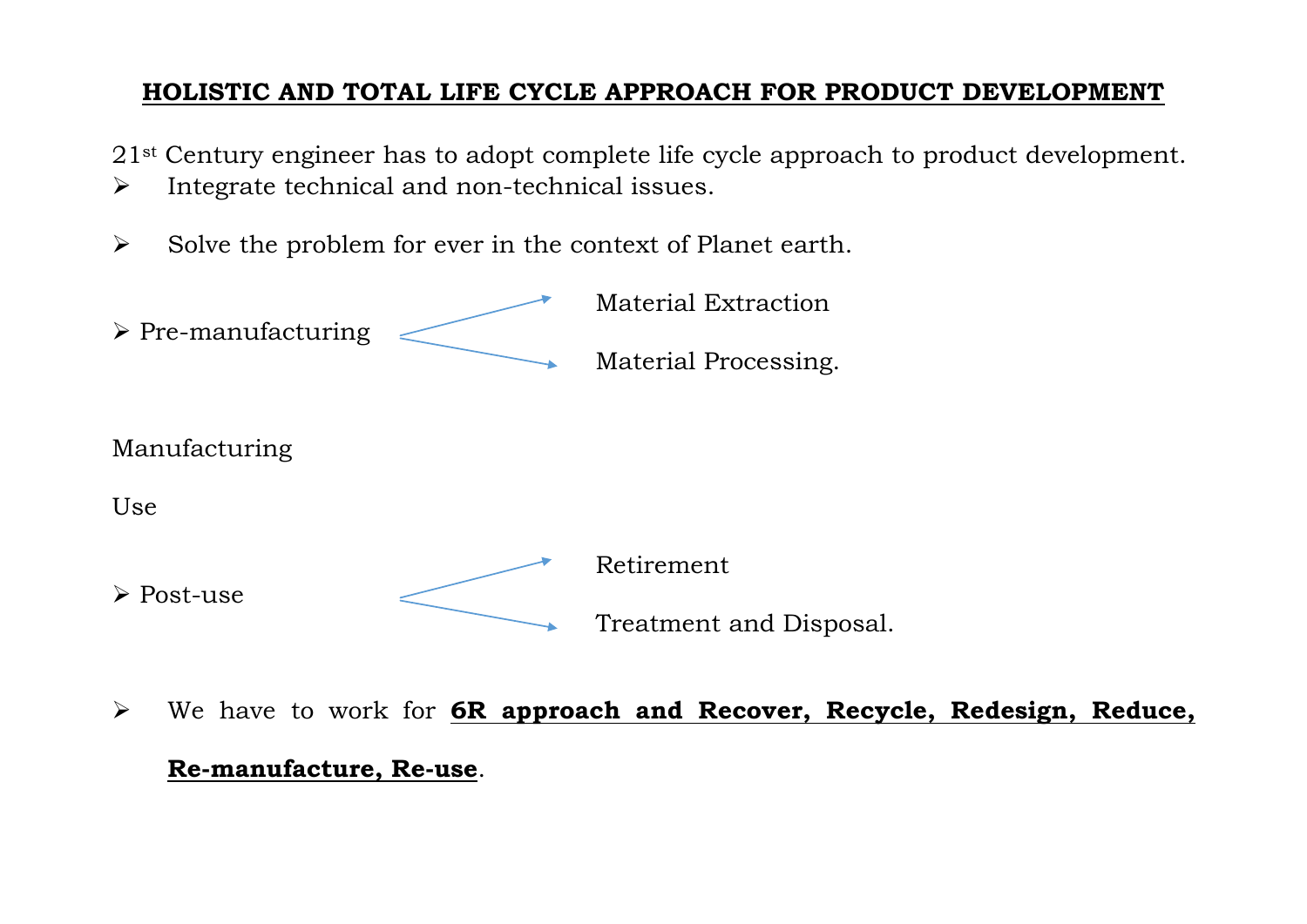## **SUSTAINABLE DEVELOPMENT STARTS FROM DESIGN PHASE COVERING**

- $\triangleright$  Functionality
- $\triangleright$  Manufacturability
- Minimum Environmental Impact
- $\triangleright$  Minimum Resource Utilisation (Energy, Material)
- $\triangleright$  Recyclability and Re-manufacturability
- > Societal Impact:
	- Operational/ Personal Safety
	- Ethical Responsibility
	- Health Effects.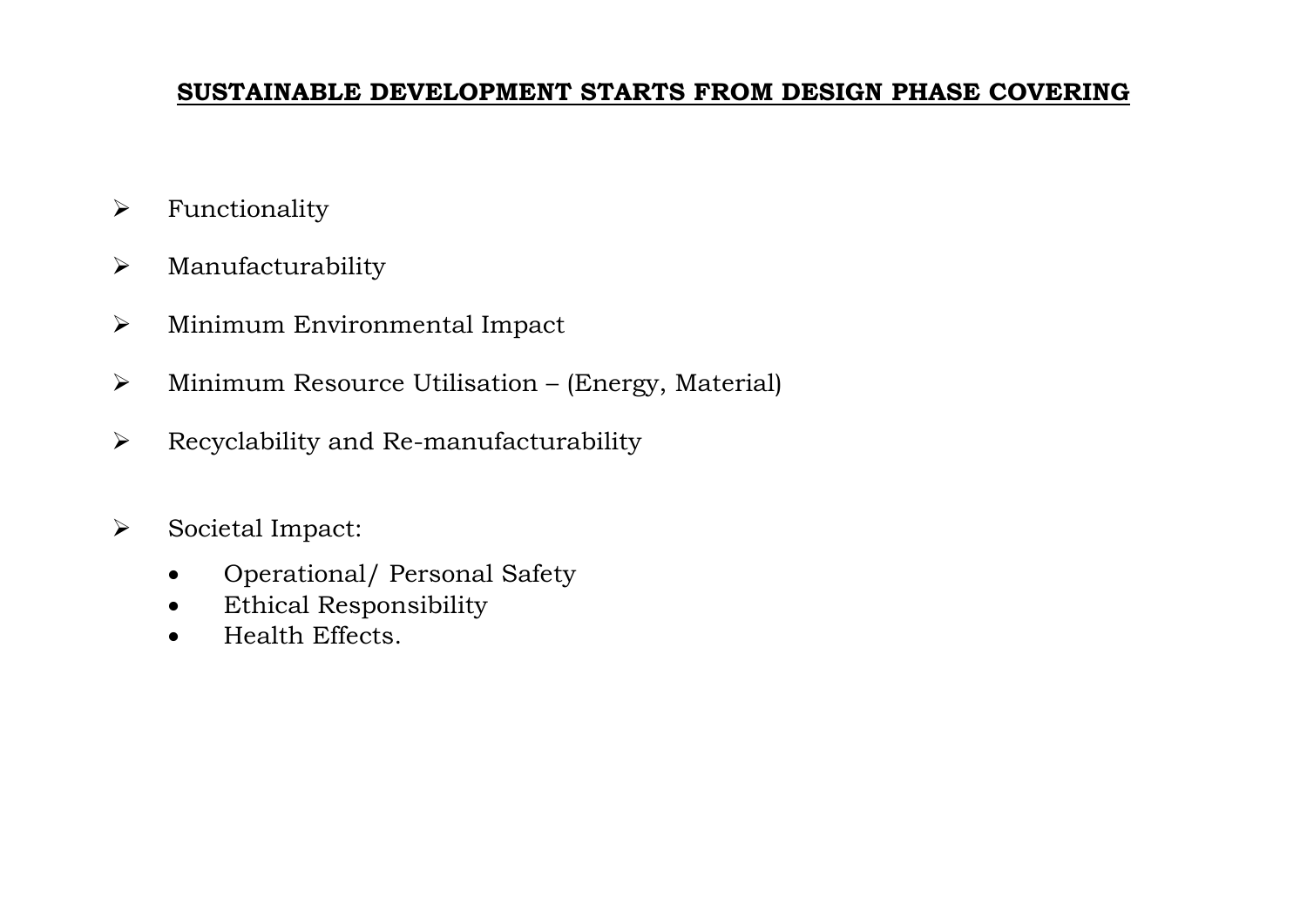## **SUSTAINABILITY ELEMENTS OF MANUFACTURING PROCESS**

It should have the following attributes:

- $\triangleright$  Minimum material waste Lean manufacturing
- Minimum energy consumption
- $\triangleright$  Environmentally friendly Green manufacturing
- Operational Safety
- Personal Health
- $\triangleright$  Reduced Process Chain Near Net Technologies (Additive Manufacturing)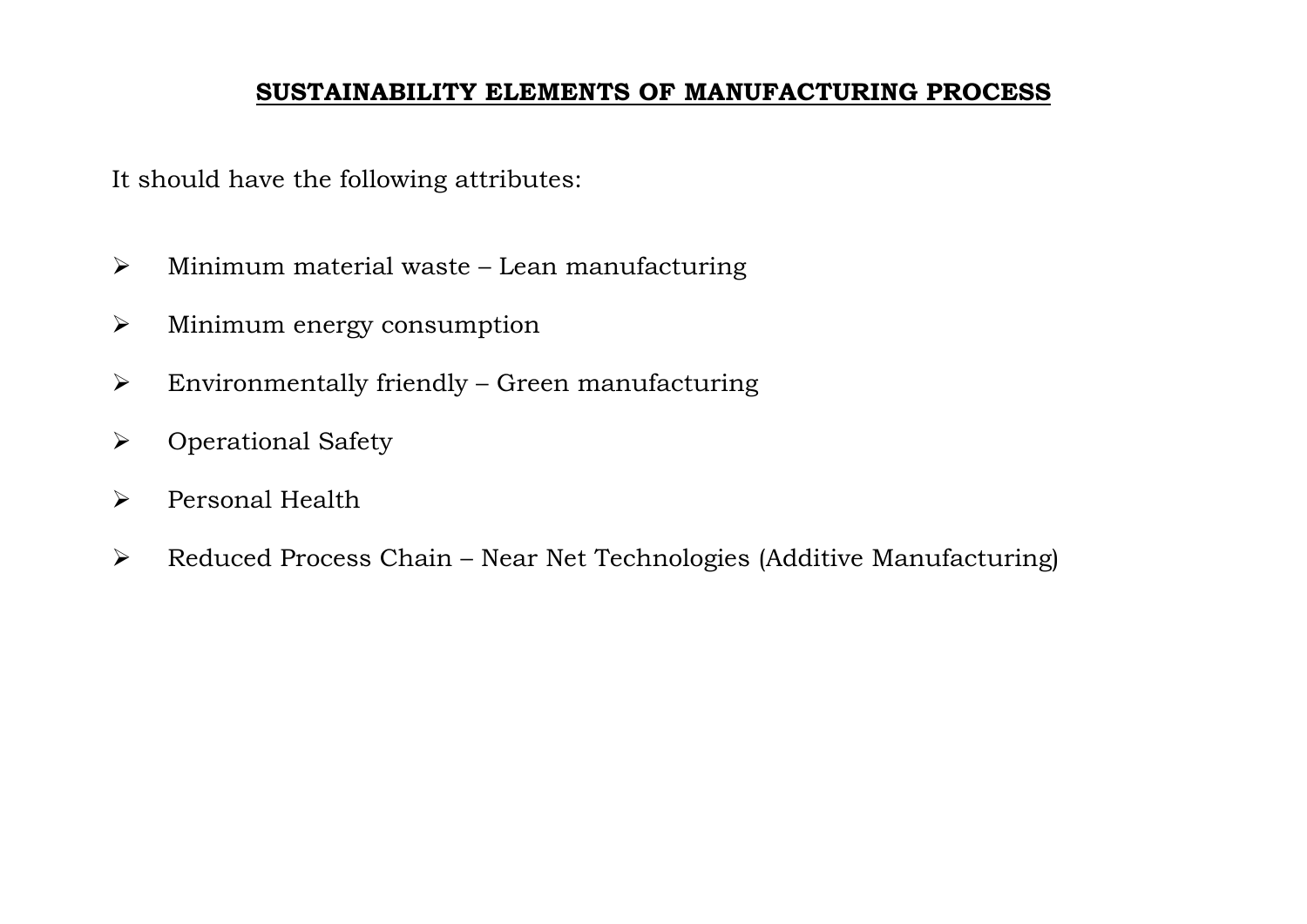# **SUSTAINABILITY DEMANDS SETTING UP GREEN FACTORY – LEAN AND CLEAN**

- User Sustainable process of Manufacturing
- Minimum carbon footprint
- Uses Green Logistics
- $\triangleright$  Includes Re-manufacturing & Recycling
- $\triangleright$  No pollution.
- Uses Minimum Energy & Materials
- Embeds Complete Product Life Cycle
- Minimum waste.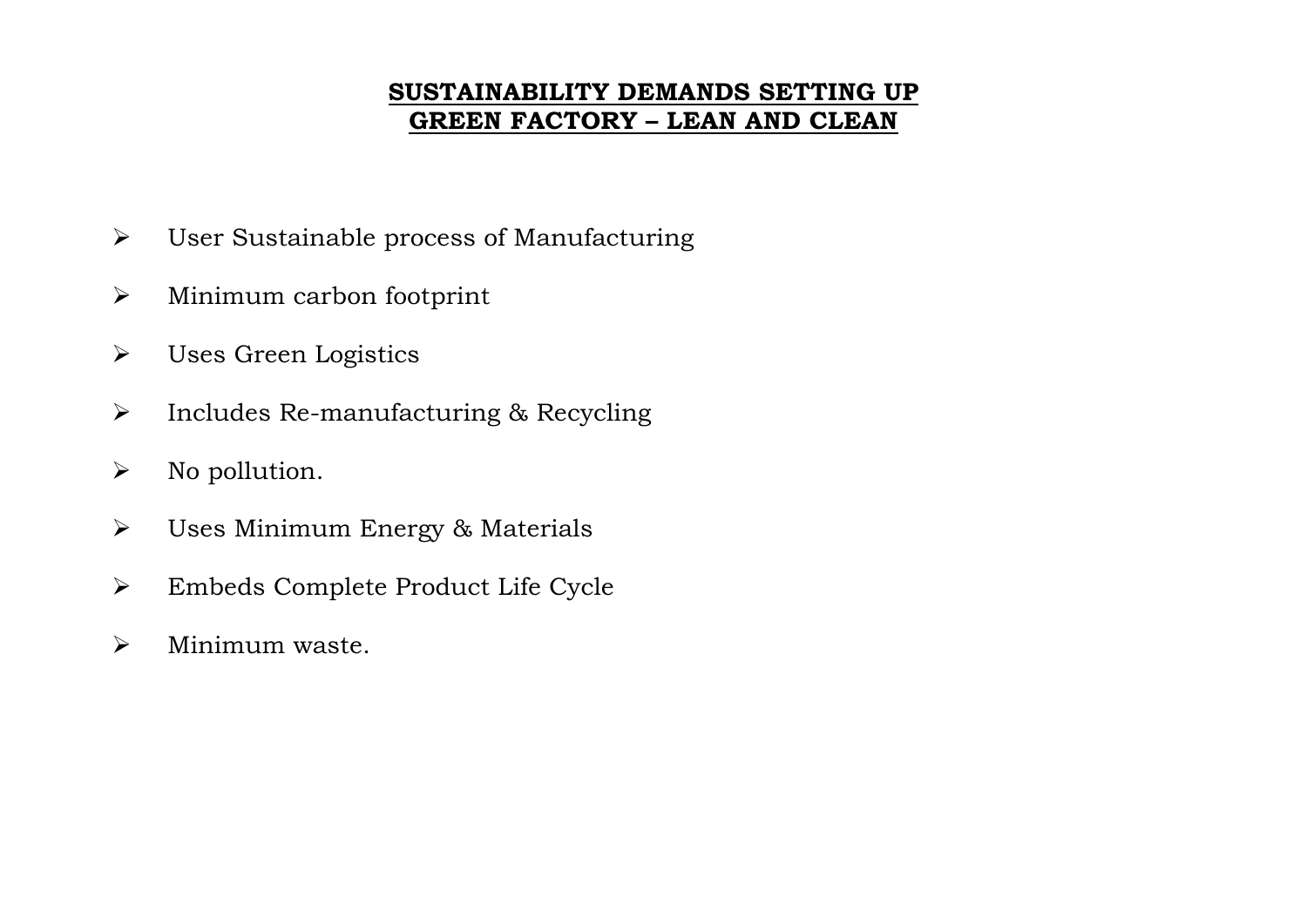# **FOR HIGHER EDUCATION, SUSTAINABLE DEVELOPMENT IS BEING INTEGRATED INTO**

- $\triangleright$  Academic Curriculum
- Student Life
- Research
- $\triangleright$  Professional Development
- $\triangleright$  Mission's operations and Planning
- Community Outreach and partnership programmes
- $\triangleright$  Public Awareness Programmes
- $\triangleright$  Finally through a Legislation
- $\triangleright$  Education is the key driver to achieve this transformation.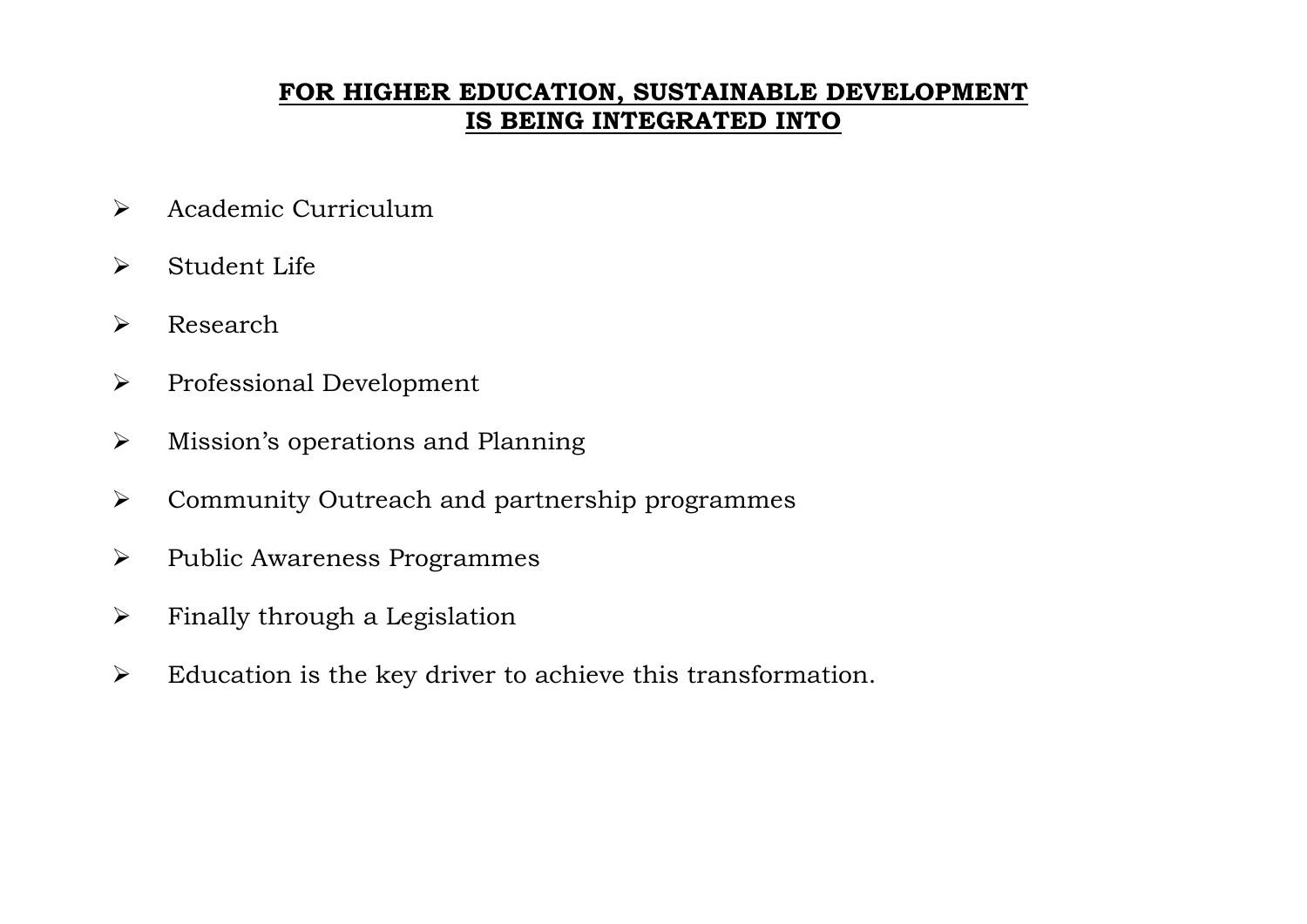# **ATTRIBUTES FOR THE 21ST CENTURY ENGINEER TO ACHIEVE SUSTAINABLE DEVELOPMENT**

He should possess:

- Strong **Analytical Skills**
- $\blacktriangleright$ **Creativity**
- Good **communication**  skills
- Excellent **Leadership** abilities.
- $\blacktriangleright$ **Mission Management** skills
- $\blacktriangleright$ **Professionalism**&**High Ethical Standards** .
- Dynamic/ Agile/ Resilient/ **Flexible**
- $\blacktriangleright$ **Life Long Learner**
- Solving Problems in a **Socio-Technical**&**Operational Context**.

This would require considerable changes in the 'Core' Curriculum and transforming the path of 'Science and Engineering through Education" to "*Education through Science and Engineering*" wherein the emphasis would be on Three Pillars of sustainability i.e.Ecocentricity, Sociocentricity and techno-economic centricity.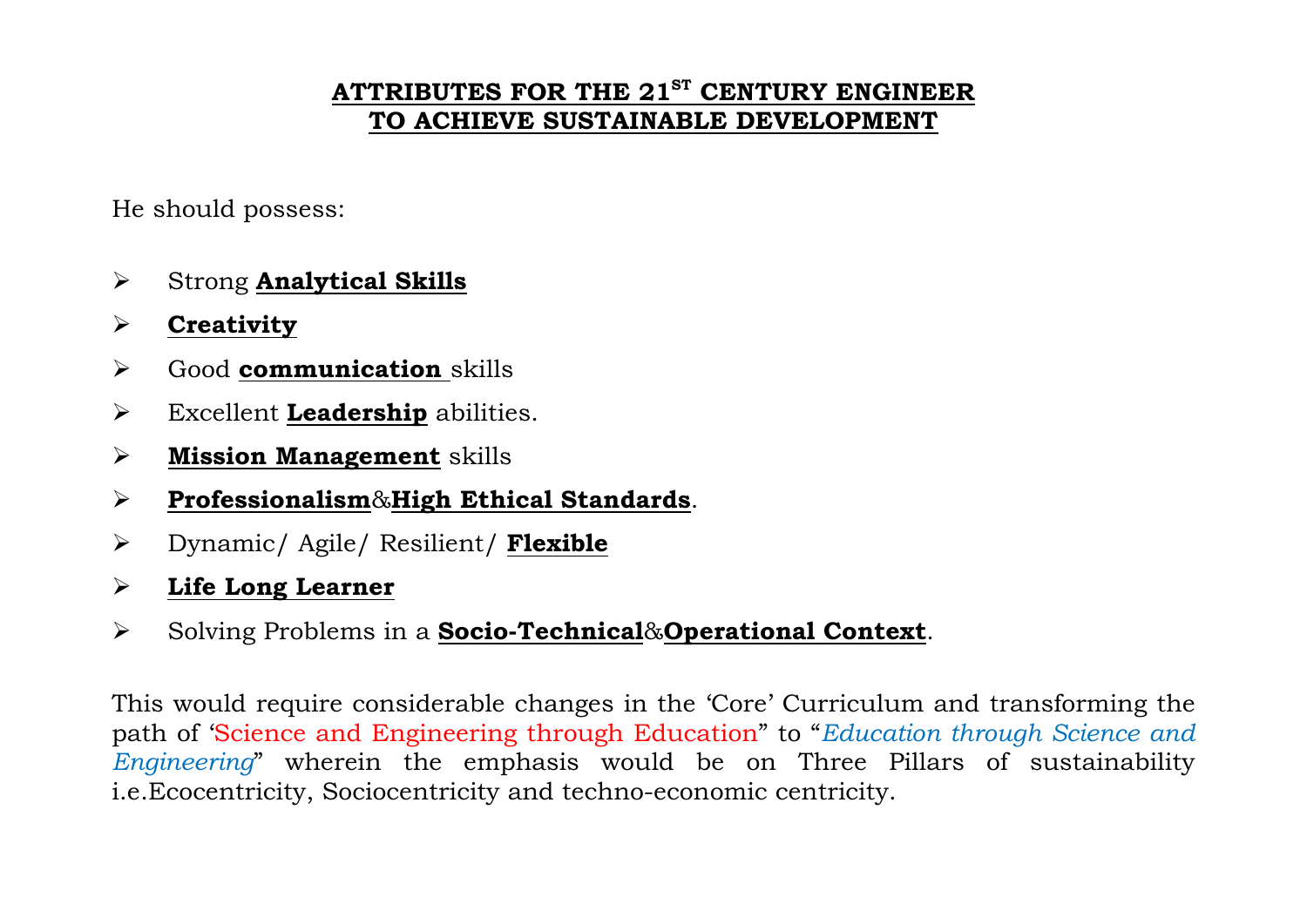# **ADAPTIVE LEADER**. **TECHNOLOGY: CHOICES FOR SUSTAINABILITY**

- 21st Century Engineers have to find Innovation in '**NATURE**'
- Design Products the "NATURE'S WAY"
- $\triangleright$  Birds Flight seen by Designers (Flapping wings, No propulsion)
- $\triangleright$  We created ALL metallic, fix-wing, Guzzling tonnes of fuel & polluting atmosphere, require high maintenance.
- $\triangleright$  Let us design the way birds fly.
- $\triangleright$  No or minimum energy consumption, self-healing, self-diagnostic and green.
- Require application of Bio-engineering, Molecular Engineering, Information and Cognitive Technologies to replicate Mechanisms that exist in nature.
- $\triangleright$  Follow design simulate manufacture test and evaluate. Repeat the cycle till we achieve desired performance and sustainability parameters.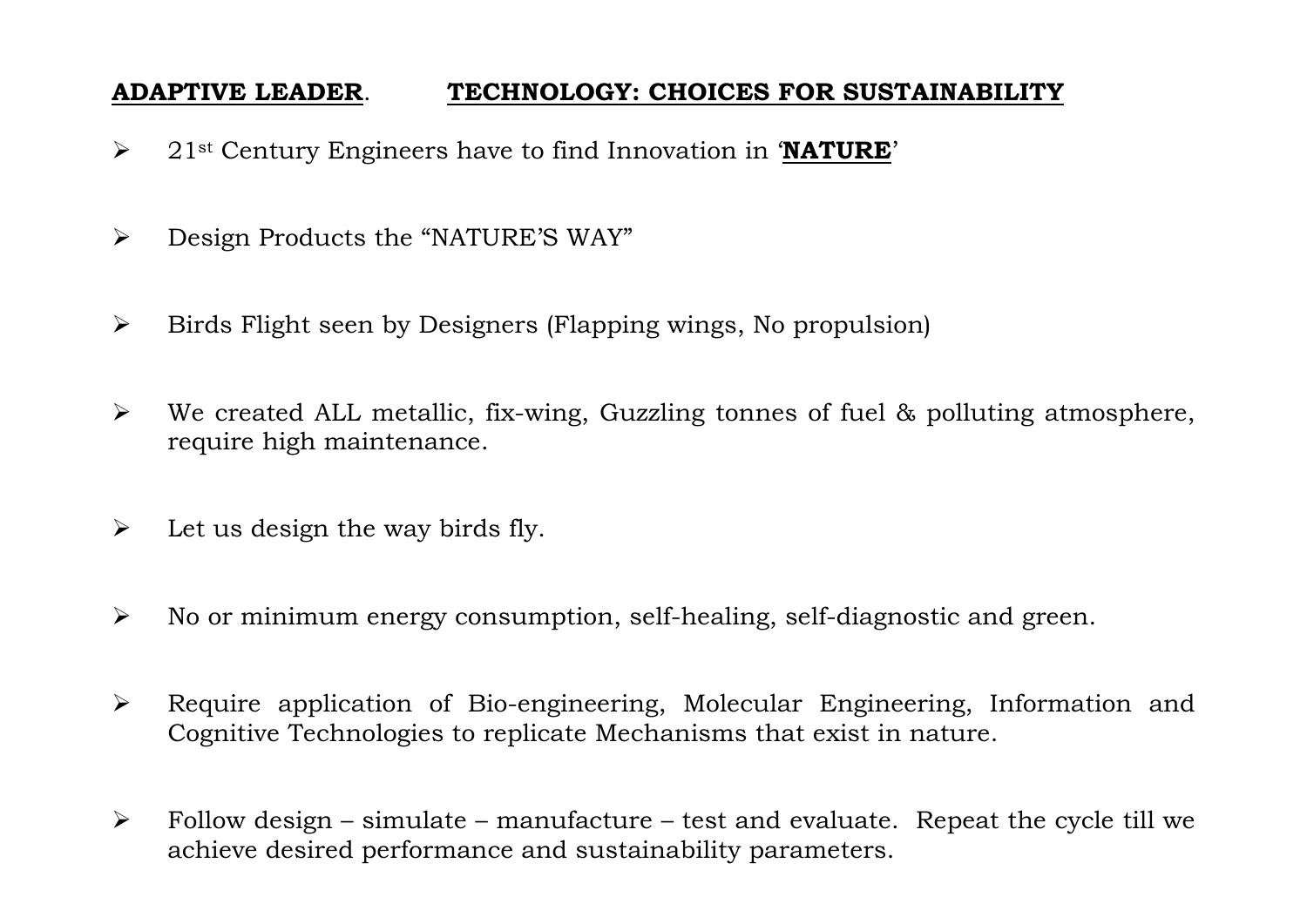# **CHOOSING WHAT YOU ARE ENGINEERING FOR ENGINEERS CANNOT BE NEUTRAL**

> Technology choice should be such as to leave "No Net Impact" and meet the needs in terms of affluence.

Technology that provides luxury but leaves High Net Impact should be shunned.

Engineers have to learn "NO" to such choices in the Process of Development.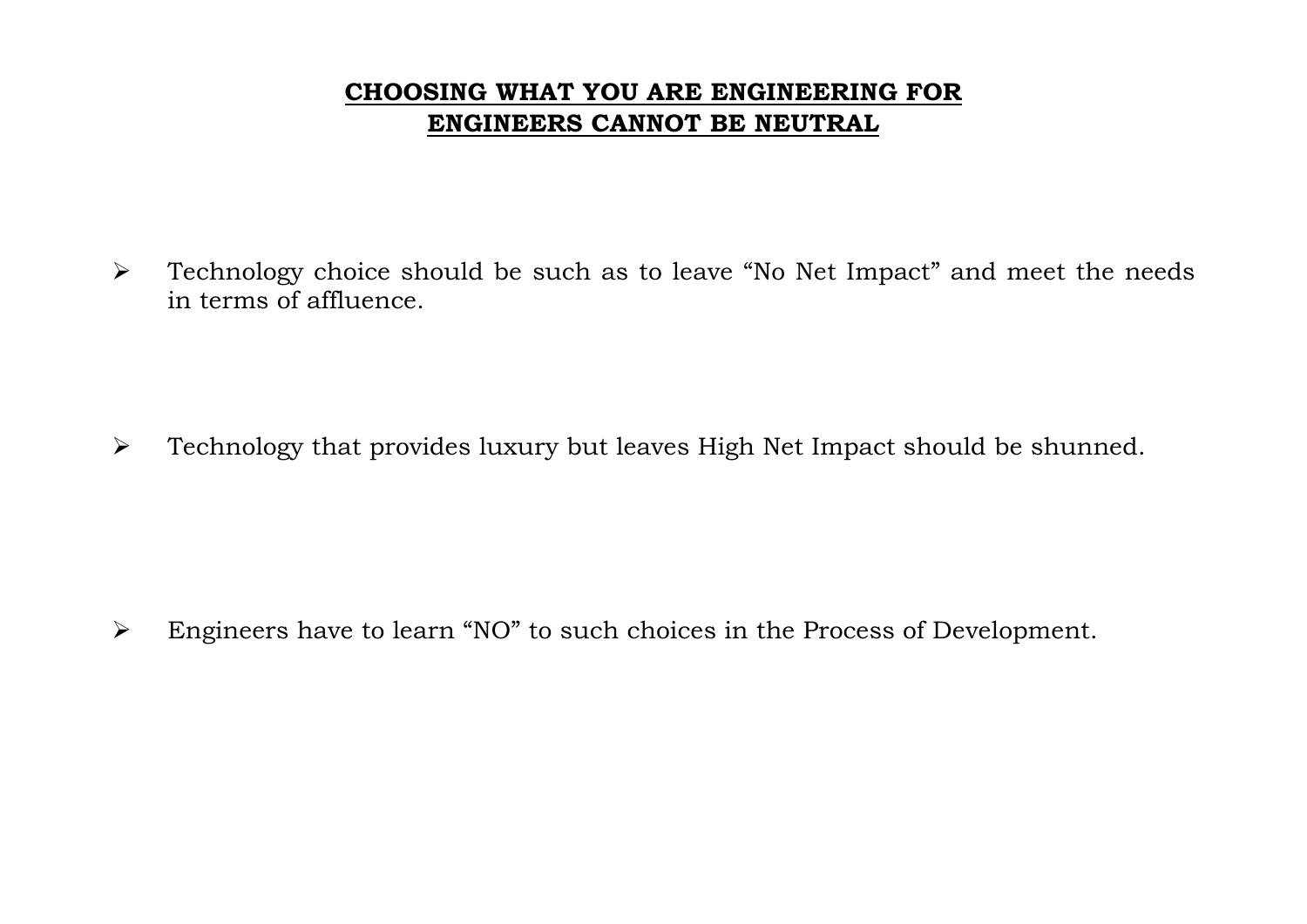# **HOLISTIC PRINCIPLES OF LEADERSHIP**

#### Attributes:

- $\triangleright$  Provides Resources to promote creativity and innovation.
- > Facilitates Sustainability outcomes.
- $\triangleright$  Knows how to work with conflict/ tension/ expansion
- $\triangleright$  Invites diverse voices/ opinions
- Engaging Experts as collaborators for optimal impact
- > Learn Unlearn and Learn
- $\triangleright$  Cultivates Inclusion
- $\triangleright$  Values Contributions to the betterment of Mankind
- Upholds Highest Ethical Standards

FINALLY, HE IS A "SERVANT LEADER" FOR EMPLOYEES, CUSTOMERS AND COMMUNITY.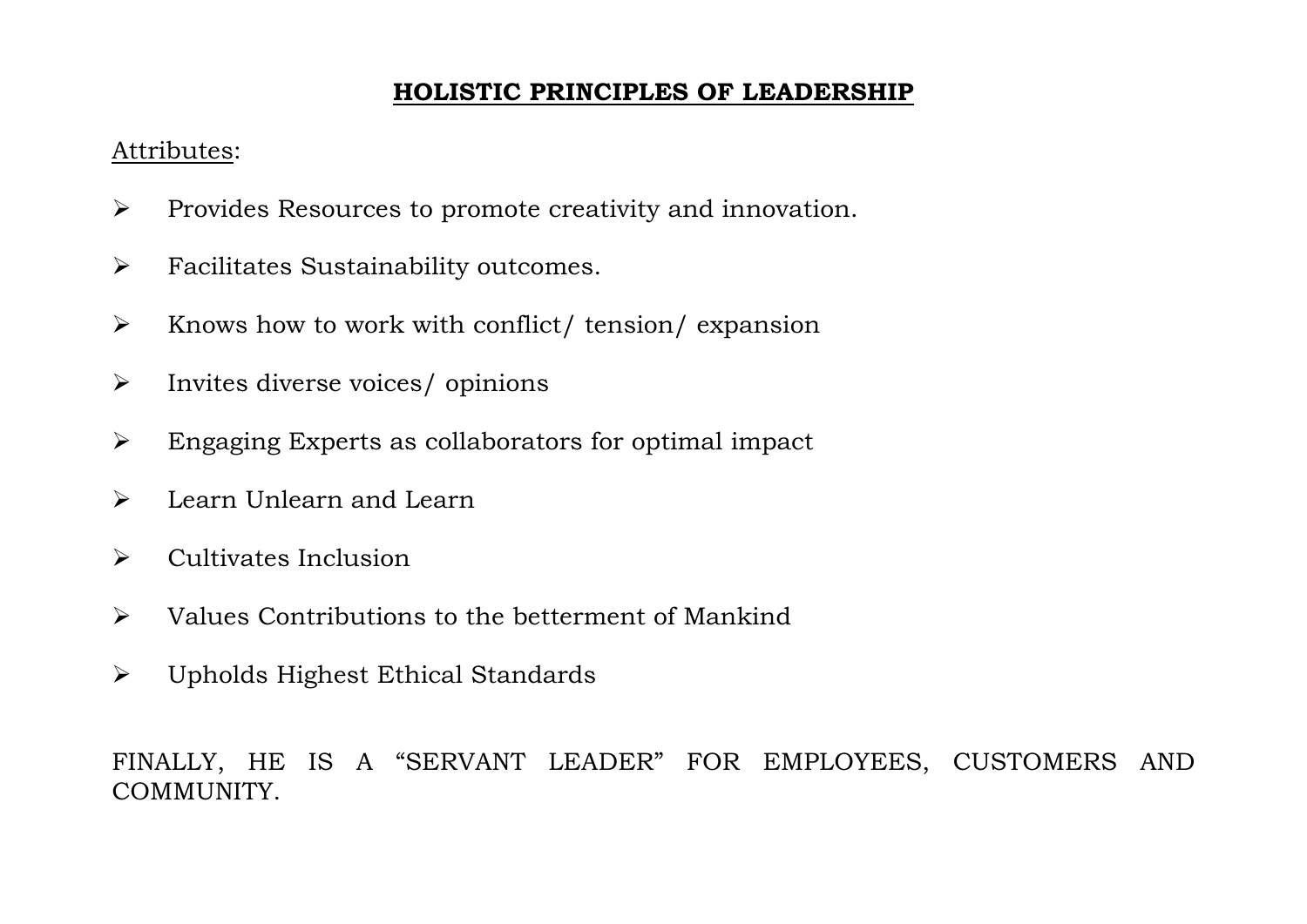#### **SPIRITUALITY AND SUSTAINABILITY**

Friends,

- God Created the Biological or natural world. Man created an artificial world by misusing technology advances. Artificial world embedded in biological world.
- $\triangleright$  Biological world is developing slowly while artificial world growing faster
- $\triangleright$  Differential growth rate strains both the worlds. Inability to live together is called by Lutmann: "THE ECOLOGICAL DILEMMA" OF PRESENT AGE.
- $\triangleright$  Biological world self organise through the ecological relationships between space, earth, living beings, ocean.
- Artificial world has created a hyperspace consisting of Society, Science, Technology and Economy. Artificial world has problem due to poor communication in its dimensions of hyperspace leading to.
	- Human Environments are being Turbulent.
	- Fractured societies with increasing conflicts
	- Consumerist societies leading to environmental hazards.

Question: How to Establish communication within each world and within the two worlds?

- $\triangleright$  Man who is the common factor has to discover the common language of communication.
- Engineers have to use the language of sustainability and follow the SHASTRA perspective to establish the communication and maintain equilibrium.